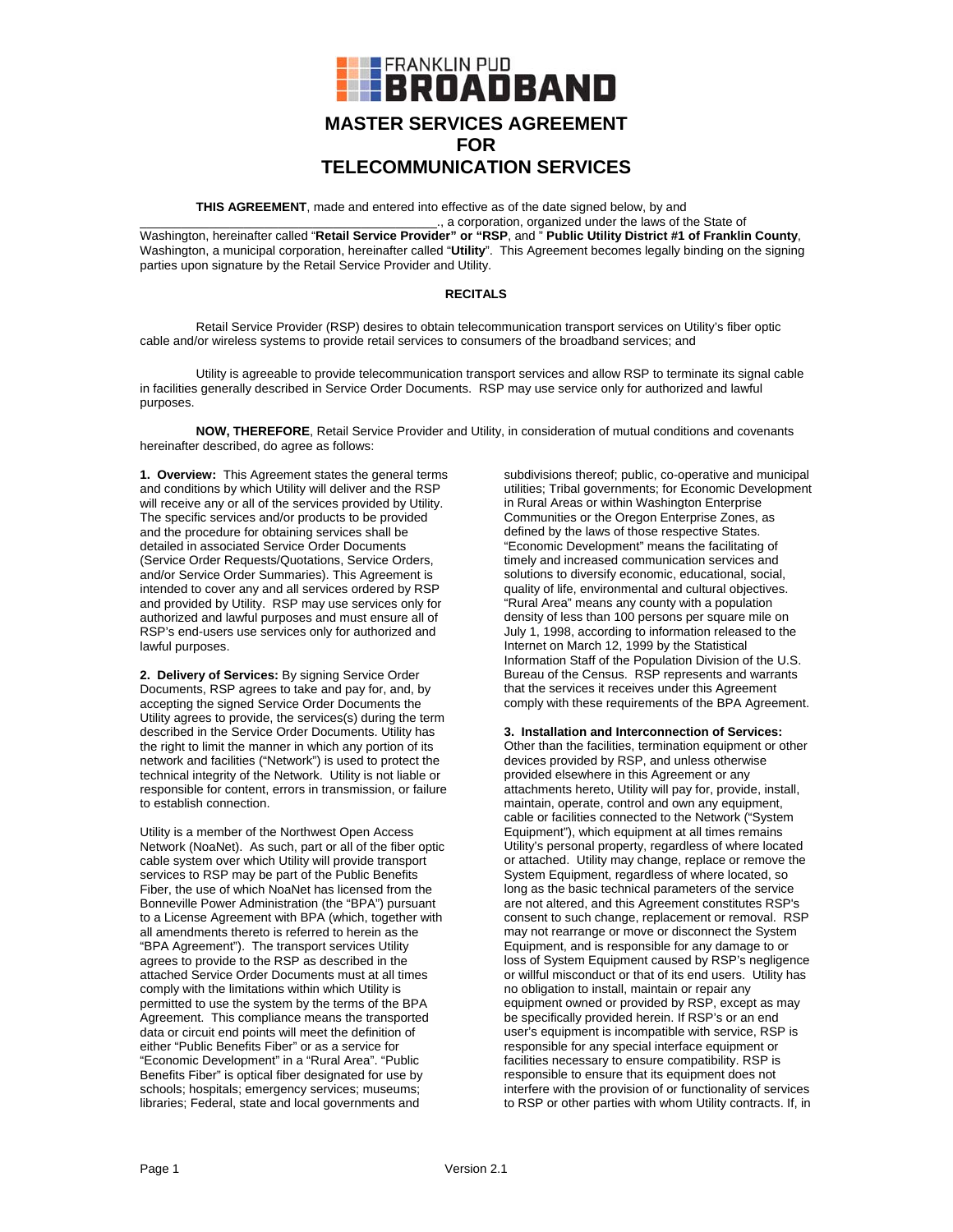

responding to a RSP initiated service call, Utility reasonably determines that the cause of such service call is a failure, malfunction or inadequacy of RSPprovided equipment or software, RSP will pay Utility for such service call at Utility's then prevailing rates.

Utility may reconfigure, reprogram, substitute, rearrange or otherwise change any Utility Facilities, whether such Utility Facilities are on the RSP's premises or otherwise, at any time and from time to time, but shall not thereby alter the technical parameters of the service provided the RSP without the RSP's knowledge or consent. Although no specific advance notification period is applicable, Utility will use its best efforts to notify the RSP of the planned timing of such activities and will use reasonable efforts to perform such activities at a time that is agreeable to the RSP (except where emergency conditions exist or where such change is required by a governmental agency or other authority to take place immediately).

**4. Term:** Subject to the provisions of Sections 11 and 12, the initial term for each service will commence and end on the dates indicated in the applicable Service Order Documents. Thereafter, the service automatically renews for successive 1-year terms unless terminated by either party upon no less than 30 days written notice prior to the end of the initial or renewal term, or unless otherwise specified in the Service Order Documents. This Agreement shall continue until so terminated by written notice as provided in Section 25. Upon termination of this Agreement, all rights of RSP to order new services cease and Utility has no further obligations to furnish new services to RSP.

**5. Fees and Payment and Security Terms:** RSP shall pay all fees due for services according to the prices and terms listed in the Service Order Documents. Upon completing provisioning, installation and testing of the System Equipment needed to provide services ordered by RSP, Utility will notify RSP that the services are available for RSP's use. These services are subject to, but are not limited to a Monthly Recurring Charge ("MRC") as set forth in the Service Order Documents. Utility reserves the right to change the MRC for such services at any time, after the initial term hereof upon 25 days prior written notice to RSP. The MRC does not include any governmental taxes or tax-related charges, fees, surcharges or other amounts assessed by any government, which may be incurred in connection with services to be provided hereunder, all of which shall be paid by RSP. Any installation charges or other nonrefundable Non-Recurring Charge ("NRC") to be billed one time will appear on the first monthly invoice. Utility reserves the right to recover any additional installation charges accrued during installation.

Prior to commencement of service, RSP may be required to post Security with Utility in an amount equal to two months' anticipated billings or ten thousand dollars (\$10,000.00), whichever is greater. This Security shall be in the form of: 1) a surety bond, 2) an irrevocable letter of credit from a Washington bank, or 3) other security acceptable to Utility. All security instruments used by RSP to meet the requirements of this section must be approved in advance by Utility as to form and issuer, which approval is in Utility's sole discretion. Utility will refund any security deposit or return security instruments at such time as RSP ceases to use Utility services, provided that all amounts owed

to Utility have been paid in full and all other obligations of RSP under this Agreement have been satisfied. RSPs which are governmental or municipal entities may be exempted from the security requirement at the sole discretion of Utility.

Any payment not received within thirty (30) days of the invoice date will accrue interest at a rate of one and one-half percent (1½%) per month, or the highest rate allowed by applicable law, whichever is lower. Failure of an RSP's end-user to pay for service does not negate the responsibility of the RSP to make payment to the Utility or otherwise fulfill its obligations under this Agreement.

**6. Early Termination Charges:** If (a) RSP terminates this Agreement or any Service Order hereunder for reasons other than Cause; or (b) Utility terminates this Agreement or any Service Order hereunder pursuant to Sections 11 or 12, then RSP will pay, within thirty (30) days after such termination: (i) all accrued but unpaid charges incurred through the date of such termination, plus (ii) an amount equal to fifty percent (50%) of the "MRC" for the then current term (and any pro rata portion thereof for any partial then current term) remaining in the un-expired portion of the then current term on the date of such termination, plus (iii) a pro rata portion of any and all credits received by RSP. If RSP desires to cancel a Service Order, the following conditions apply: (I) where a Service Order is canceled by RSP prior to the start of any design work or installation of facilities, no charge applies, (II) when a Service Order that requires special design work is canceled after the design work has begun, Utility may collect charges equal to the cost incurred for the associated design work time and materials to date, and (III) if cancellation is requested after completion of an installation, it will be treated as an early termination of service and is pursuant to the terms and conditions of Section 6. In the event of early termination by either Party, RSP shall not be entitled to reimbursement of fees already paid to Utility and shall not be entitled to receive services from Utility as specified in the Agreement.

**7. Limitation of Liability:** The total liability of Utility to RSP in connection with this agreement, for any and all causes of actions and claims, including, without limitation, breach of contract, breach of warranty, negligence, strict liability, misrepresentation and other torts, shall be limited to the lesser of: (a) direct damages proven by RSP; or (b) the amount paid by RSP to Utility under this agreement for the one (1) month period prior to accrual of the most recent cause of action. In no event shall Utility be liable for special, punitive, consequential or incidental damages, including without limitation, lost revenue, profits or other benefit whether by tort, contract, or otherwise.

**8. Force Majeure:** Neither party is liable for any failure of performance if such failure is due to any cause or causes beyond such party's reasonable control, including without limitation, acts of God, fire, explosion, vandalism, cable cut, antenna failure, adverse weather conditions, governmental action, labor difficulties and supplier failures. RSP's invocation of this clause shall not relieve RSP of its obligation to pay for any services actually received. In the event such failure continues for 60 days, the other party may terminate the affected portion of the Services.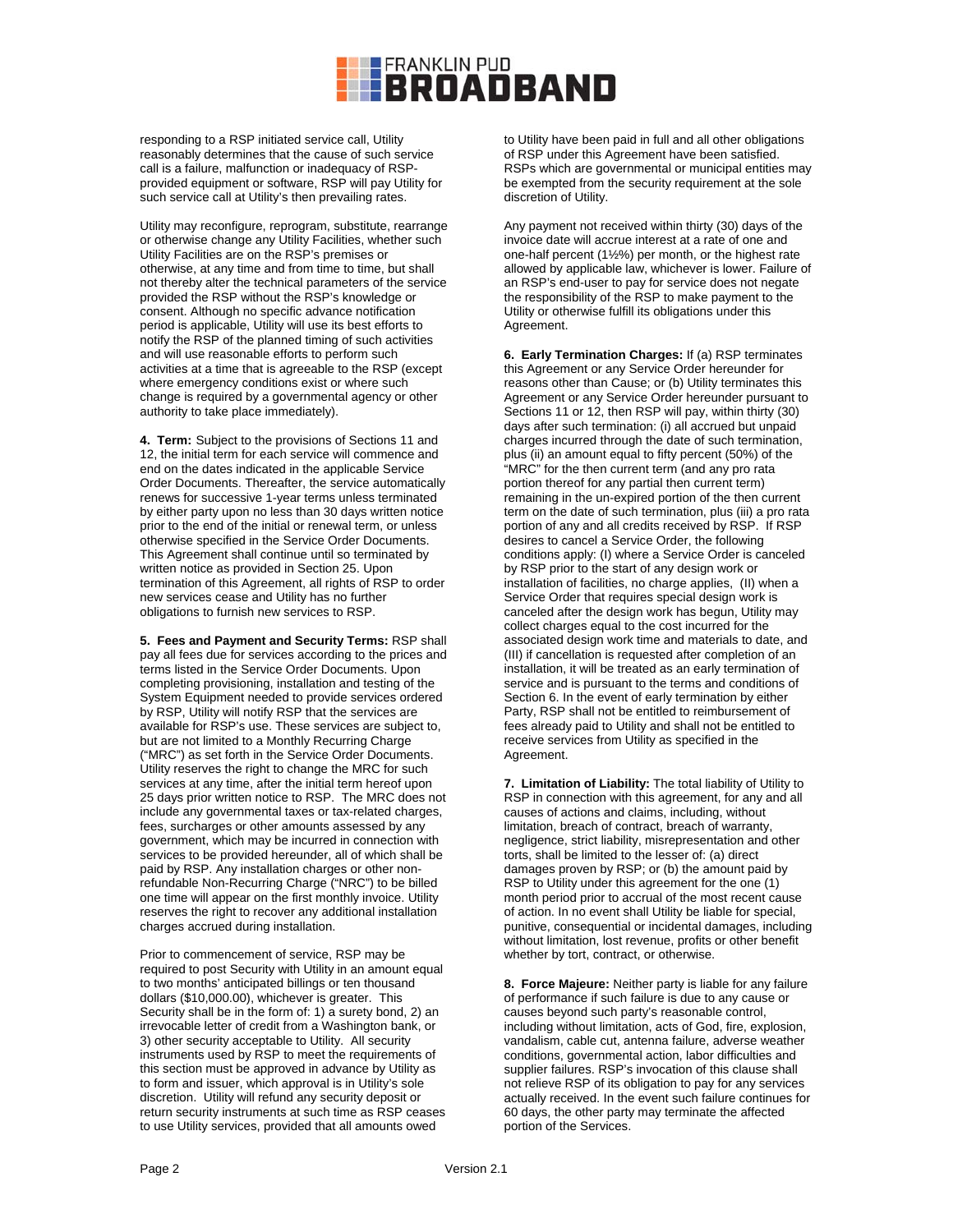

**9. Assumption of Risk:** RSP recognizes that use of the Utility's system shall be at its own risk, and therefore, expressly assumes any risk arising from the exercise of any rights, privileges or obligations identified herein.

**10. Indemnity:** RSP agrees to indemnify, defend and hold harmless Utility, the commissioners, officers, directors, employees, agents and other representatives of Utility. RSP must indemnify, defend and hold harmless Utility from all claimed losses or damages, asserted by anyone, which arise from RSP's breach of this Agreement, violation of any third party intellectual property right, all claims of any kind by RSP's end users, or any act or omission of RSP in connection with any service provided hereunder.

Subject to the provisions of Section 7, Utility agrees to indemnify, defend and hold harmless RSP from all losses or damages arising from or related to personal injury or property damage caused by the negligence or willful misconduct of Utility.

**11. Termination by Utility:** Utility may terminate this Agreement or any Service Order hereunder, or suspend services, with prior written notice, upon (a) failure of RSP to pay any amounts as provided herein within thirty (30) days of invoice date; or (b) RSP's breach of any provision of this Agreement or any law, rule or regulation governing the services; or (c) if RSP provides false information to Utility regarding the RSP's identity, creditworthiness, or its planned use of the services; or (d) if Utility deems necessary to take any reasonable and lawful action to protect the property and rights of Utility, and existing and potential RSPs of Utility's services.

**12. Termination for Cause:** Either Party may terminate this Agreement for Cause. "Cause" shall mean a breach by the other party of any material provision of this Agreement, provided that written notice of the breach has been given to the breaching party, and the breach has not been cured within thirty (30) days after delivery of such notice.

**13. Resale of Services:** Any service provided under this Agreement may be resold to or shared with other persons or entities at the option of RSP, subject to compliance with any applicable laws, regulations, or Utility policy governing such resale or sharing. RSP remains solely responsible for all services ordered by it or billed to its account, for determining who is authorized to use its services and taking appropriate actions to enforce such a determination, and for immediately notifying Utility of any unauthorized use. Utility has no obligation to provide notice to or otherwise communicate with the end-users of RSP or with any other party with whom RSP contracts or provides service.

**14. Assignment:** RSP shall not assign, pledge, transfer or otherwise convey all or any part of the rights and privileges granted by this Agreement in any manner without prior written consent of Utility, which consent it will not unreasonably withhold. Any transfer of this Agreement by merger, consolidation or liquidation of RSP, or any change in the ownership of or power to vote the majority of its outstanding voting stock (whether effected in one or more transactions or events occurring over any period of time) shall constitute an

assignment for purposes of this Section. RSP may enter into agreements with other parties for transport circuits on terms consistent with this Agreement.

**15. Taxes:** Each party shall be responsible for its own federal, state and local taxes, assessments, fees, surcharges and other financial impositions. Notwithstanding the foregoing, RSP agrees that if there is any tax payable by it, but which is to be collected by Utility which Utility does not collect for any reason, upon assessment thereof by the applicable taxing agency, and demand by Utility, RSP shall immediately remit the same to Utility or the agency, as directed by Utility, even if such assessment arises after the termination of this Agreement.

**16. Representations and Warranties:** Each party represents and warrants that it has full power and authority to execute, deliver, and perform its obligations under this Agreement. Utility represents and warrants to RSP that any services provided hereunder will be performed in a manner consistent with that of other reputable providers of the same or similar services in the same locality. EXCEPT AS OTHERWISE SPECIFICALLY SET FORTH IN THIS AGREEMENT, UTILITY MAKES NO WARRANTY, WHETHER EXPRESS, IMPLIED OR STATUTORY, AS TO THE INSTALLATION, DESCRIPTION, QUALITY, MERCHANTABILITY, COMPLETENESS OR FITNESS FOR ANY PURPOSE OF ANY PORTION OF THE NETWORK OR ANY SERVICE PROVIDED HEREUNDER OR DESCRIBED HEREIN, OR AS TO ANY OTHER MATTER, ALL OF WHICH WARRANTIES ARE HEREBY EXCLUDED AND DISCLAIMED.

**17. Governing Law:** This Agreement is governed by and subject to the laws of the State of Washington, excluding its principles of conflicts of law.

**18. Litigation:** If either party commences litigation under this Agreement, the prevailing party is entitled to reimbursement of its costs and attorneys' fees from the other party.

**19. Remedies not Exclusive:** The remedies provided in this Agreement shall be in addition to all other remedies to which Utility may be entitled at law or in equity, including without limitation the right to recover unpaid amounts with interest at the applicable statutory judgment rate, but accruing from the date initially due.

**20. Jurisdiction; Venue:** The parties consent to the personal jurisdiction of the courts of the State of Washington so that any litigation concerning or arising out of this Agreement shall be brought in Washington. The parties agree not to claim that Washington is an inconvenient place for trial. The venue of any such legal action shall be Benton County Superior Court of the State of Washington.

**21. Exclusivity:** This Agreement is not exclusive. Nothing in this Agreement will prevent RSP or Utility from entering into similar arrangements with, or otherwise providing services to, any other person or entity.

**22. Waivers:** No waiver of any provision or breach of this Agreement shall be effective unless such waiver is in writing and signed by the waiving party and any such